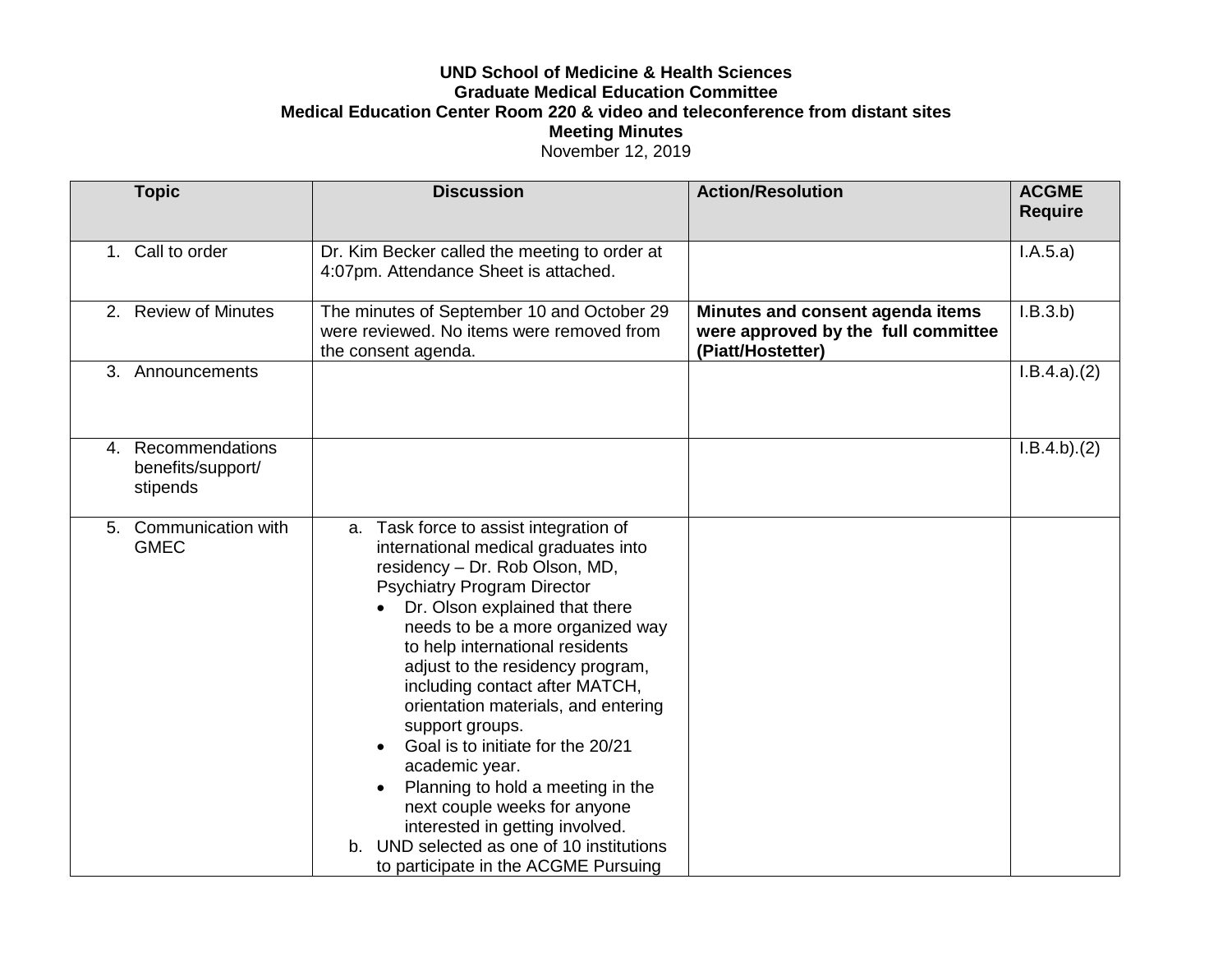|                               | <b>Excellence in Clinical Learning</b><br>Environments Initiative - Hailey<br>Schepp, MPA, Dir. of Medical &<br>Student Ed.<br>• 18 month collaboration<br>First session is December 3,<br>2019.<br>Will be presenting at the annual<br>ACGME conference 2021.<br>c. Internal survey disseminated to all<br>residents/fellows with a due date of<br>November 12, 2019. Kim Becker will<br>meet with residents to review results<br>and provide feedback to Program<br>Directors.                                                                                                                                                                                                                                                                   | Approved by consent agenda by the<br>full committee |             |
|-------------------------------|----------------------------------------------------------------------------------------------------------------------------------------------------------------------------------------------------------------------------------------------------------------------------------------------------------------------------------------------------------------------------------------------------------------------------------------------------------------------------------------------------------------------------------------------------------------------------------------------------------------------------------------------------------------------------------------------------------------------------------------------------|-----------------------------------------------------|-------------|
| 6. Resident duty hours        | a. MedHub Duty Hours Institutional Summary:<br>August 2019 and September 2019 were<br>reviewed by the committee.                                                                                                                                                                                                                                                                                                                                                                                                                                                                                                                                                                                                                                   | Approved by consent agenda by the<br>full committee | III.B.5     |
| 7. Quality of GME<br>Learning | a. Follow up on prior issues: Paid time off,<br>Sick leave for pets-Melissa Arnold,<br>Associate Director of Human Resources,<br><b>UND SMHS</b><br>Dr. Becker read a statement from<br>Melissa Arnold stating that<br>combining sick leave and annual<br>leave stating that it is the policy of<br>UND to keep sick leave and annual<br>leave separate for all employees as<br>dictated by the legislature of the<br>state.<br>Dr. Theige asked that the statement<br>be sent out to GMEC members -<br>Dr. Becker stated that she would<br>send it out.<br>Dr. Olson asked if legislation would<br>$\bullet$<br>need to change in order to combine<br>residents' sick and annual leave<br>time - Dr. Becker stated that was<br>her understanding. |                                                     | I.B.4.a)(2) |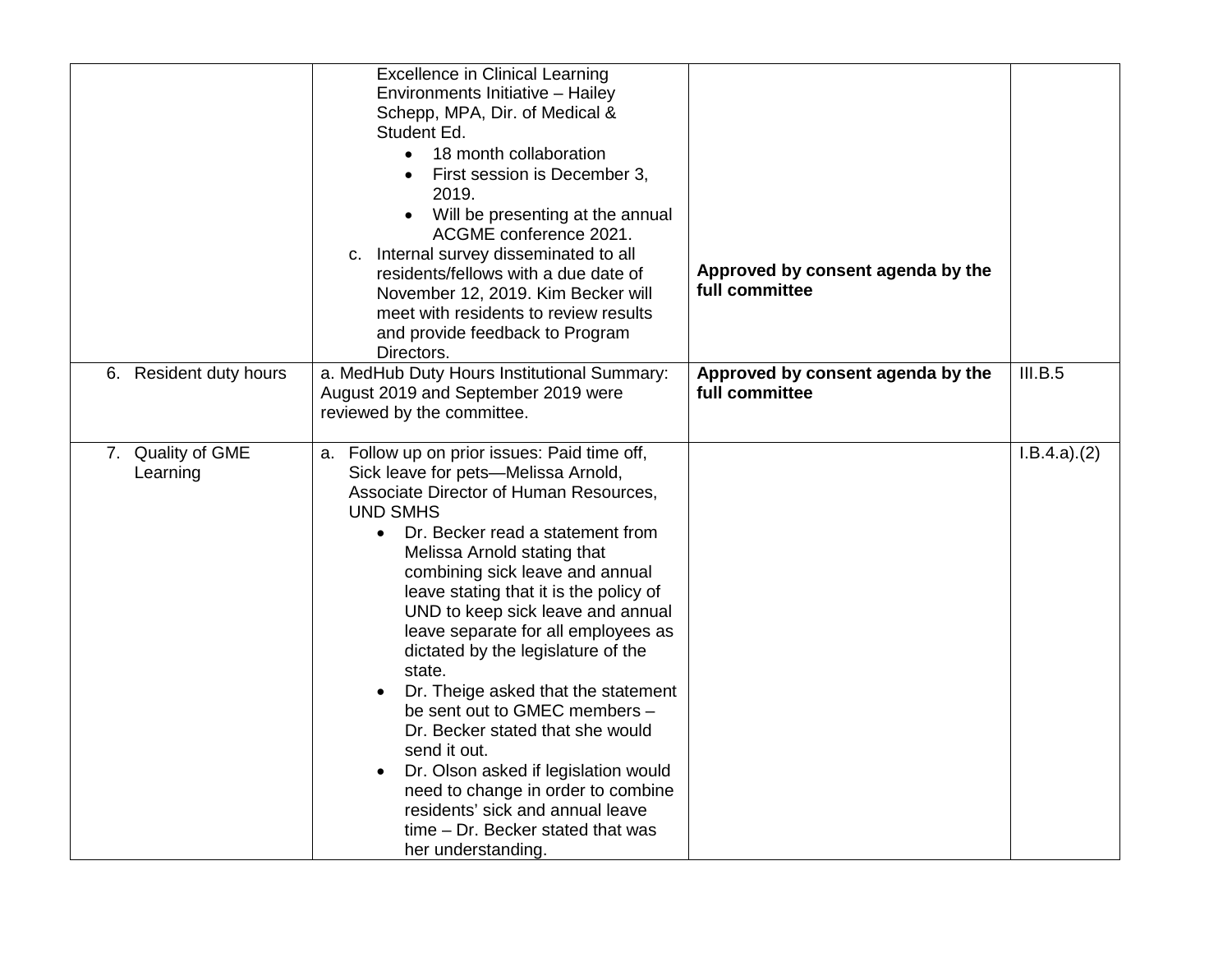| 8. Curriculum and<br>Evaluation | Dr. Becker noted also that pets are<br>$\bullet$<br>not included in the definition of<br>family members for sick leave.<br>Dr. Heitkamp commented that<br>residents are not typically<br>considered benefitted employees of<br>the state, as they do not have the<br>same benefits package or accrue<br>sick time as other state employees.<br>o Dr. Becker replied that<br>according to Melissa Arnold,<br>residents are considered<br>state employees for the<br>purposes of sick and annual<br>leave. Dr. Becker stated that<br>Dr. Heitkamp is welcome to<br>discuss the issue with<br>Melissa Arnold for<br>clarification.<br>Dr. Heitkamp also suggested that<br>GMEC has the authority to make a<br>proposal to the legislature to<br>change or make an exception to the<br>rule.<br>Dr. Piatt asked if attending<br>physicians were employed by UND<br>- Dr. Hostetter replied that different<br>levels of faculty have different rules.<br>Dr. Johnson stated that it was also<br>important to consider Boards<br>requirements for clinical weeks per<br>year.<br>Dr. Heitkamp stated that the need<br>for vacations and breaks for the<br>well-being of residents warrants the<br>consideration of combining sick and<br>annual leave. | I.B.4.a)(4) |
|---------------------------------|--------------------------------------------------------------------------------------------------------------------------------------------------------------------------------------------------------------------------------------------------------------------------------------------------------------------------------------------------------------------------------------------------------------------------------------------------------------------------------------------------------------------------------------------------------------------------------------------------------------------------------------------------------------------------------------------------------------------------------------------------------------------------------------------------------------------------------------------------------------------------------------------------------------------------------------------------------------------------------------------------------------------------------------------------------------------------------------------------------------------------------------------------------------------------------------------------------------------------------------------------|-------------|
|                                 |                                                                                                                                                                                                                                                                                                                                                                                                                                                                                                                                                                                                                                                                                                                                                                                                                                                                                                                                                                                                                                                                                                                                                                                                                                                  |             |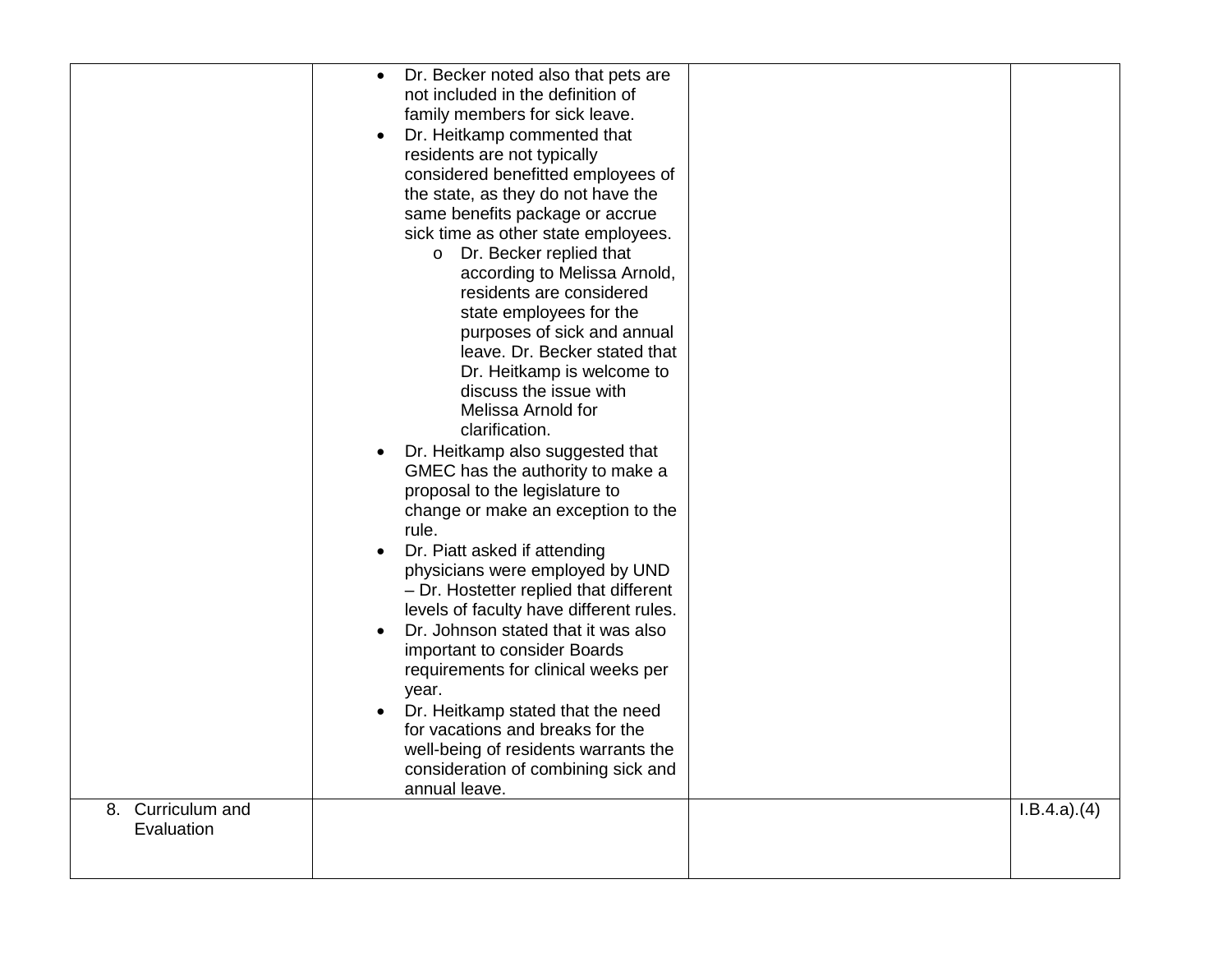| 9. Oversight of programs |              | a. 9/20/19 ACGME LON: Family Medicine       | Approved by consent agenda by the | I.A.3.      |
|--------------------------|--------------|---------------------------------------------|-----------------------------------|-------------|
| accreditation            |              | - Hettinger. Approved for a permanent       | full committee                    |             |
|                          |              | increase from 3 to 6 positions.             |                                   |             |
|                          |              | b. 9/26/19 ACGME LON: Family Medicine       |                                   |             |
|                          |              | - Fargo. A full site visit scheduled for    |                                   |             |
|                          |              | 11/1/2019 (approximate). "Based upon        |                                   |             |
|                          |              | information from the most recent annual     |                                   |             |
|                          |              | data, the Committee was not able to         |                                   |             |
|                          |              | determine substantial compliance with       |                                   |             |
|                          |              | the requirements, and has requested         |                                   |             |
|                          |              | that a full site visit occur to be reviewed |                                   |             |
|                          |              | during the January 2020 RC-FM               |                                   |             |
|                          |              | meeting. There was significant concern      |                                   |             |
|                          |              | over the results from the most recent       |                                   |             |
|                          |              | Resident Survey, with a zero                |                                   |             |
|                          |              | compliance rating in areas in Faculty,      |                                   |             |
|                          |              | <b>Evaluation Educational Content and</b>   |                                   |             |
|                          |              | Resources (zero percent compliance          |                                   |             |
|                          |              | noted in the 'Residents can raise           |                                   |             |
|                          |              | concerns without fear' in particular."      |                                   |             |
|                          |              | c. 10/8/19 ACGME LON: Family Medicine       |                                   |             |
|                          |              | - Fargo. Accreditation Site Visit           |                                   |             |
|                          |              | scheduled for 11/5/19.                      |                                   |             |
|                          |              | d. 10/25/19 ACGME LON: Internal             |                                   |             |
|                          |              | Medicine. Self-Study date for the           |                                   |             |
|                          |              | program has changed to 5/1/2024.            |                                   |             |
|                          |              | e. 10/25/19 ACGME LON: Transitional         |                                   |             |
|                          |              | Year. Self-Study date for the program       |                                   |             |
|                          |              | has changed to 11/1/2023.                   |                                   |             |
|                          | $f_{\rm{r}}$ | Merge Fargo Family Medicine PD              |                                   |             |
|                          |              | reporting to GMEC on ACGME 6/3/19           |                                   |             |
|                          |              | LON to align with the 10/2/19 Special       |                                   |             |
|                          |              | Review Fargo FM reporting dates (Feb        |                                   |             |
|                          |              | 2020 and April, May, or June 2020).         |                                   |             |
|                          |              | Special Review recommendations              |                                   |             |
|                          |              | address the concerns outlined in the        |                                   |             |
| 10. Institutional        |              | ACGME 6/3/19 LON.                           |                                   | I.B.4.b)(6) |
| Accreditation            |              |                                             |                                   |             |
|                          |              |                                             |                                   |             |
|                          |              |                                             |                                   |             |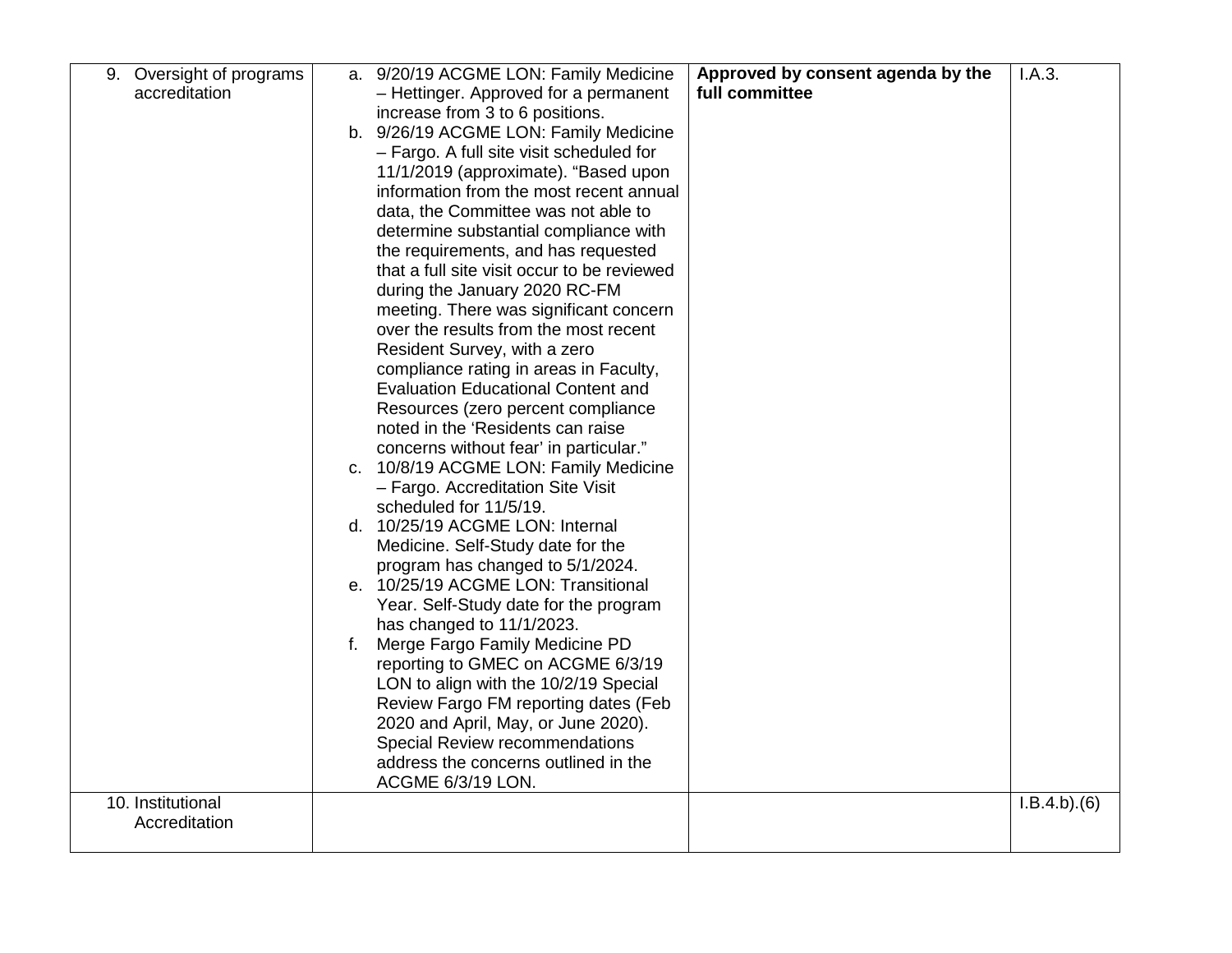| 11. Annual Institutional<br><b>Review</b> | a. January 2019 GMEC: Dr. Hostetter<br>made a motion that the AIR be sent to<br>participating hospital executives with<br>names being provided by Program<br>Directors to Dr. Becker. No PD has<br>provided names to Dr. Becker yet.<br>PD's, do you want this done for the<br>2017-2018 AIR? 2018-2019 AIR?                                                                                                                                                                                                                                                                                                                                                                                                                                                                                                                                                                                                                                                                                                                                                                                                                                                              | Program Directors will update Dr.<br>Becker with names and clarified they<br>want the 2018-2019 AIR report<br>submitted.                                                               |  |
|-------------------------------------------|---------------------------------------------------------------------------------------------------------------------------------------------------------------------------------------------------------------------------------------------------------------------------------------------------------------------------------------------------------------------------------------------------------------------------------------------------------------------------------------------------------------------------------------------------------------------------------------------------------------------------------------------------------------------------------------------------------------------------------------------------------------------------------------------------------------------------------------------------------------------------------------------------------------------------------------------------------------------------------------------------------------------------------------------------------------------------------------------------------------------------------------------------------------------------|----------------------------------------------------------------------------------------------------------------------------------------------------------------------------------------|--|
| 12. Oversight of programs<br>changes      | a. New application for Forensic Pathology<br>Fellowship-Mary Ann Sens, MD, Phd,<br>Professor and Chair of Pathology, UND SMHS.<br>Shortage in medicine for forensic<br>$\bullet$<br>pathologists. 1800-2000 to serve the<br>needs of the country, but currently<br>there are only 500-700 practitioners.<br>No fellowship in geographical area.<br>Hennepin and Wisconsin programs are<br>the only ones in the Midwest.<br>One year fellowship.<br>Going to confer with ACGME to see if<br>there is a possibility of a one<br>educational year, one working year<br>fellowship program.<br>Bismarck supports this fellowship -<br>Bismarck and Grand Forks can cover<br>the 500 case requirement.<br>MPH would be needed for the<br>fellowship.<br>Application has been sent but there are<br>two things still in progress - milestones<br>and evaluations. Dr. Sens will send<br>along.<br>Questions - Dr. Johnson brought up<br>lack of homicide cases in the state of<br>North Dakota. Dr. Sens stated that<br>ACGME had dropped the homicide<br>requirements of the fellowship.<br>Dr. Piatt asked how this program would<br>be funded. Dr. Sens stated that it would | Motion to approve the application<br>moving forward, allowing Dr. Becker<br>to edit individual items in the<br>application as needed approved by<br>the full committee (Olson/Johnson) |  |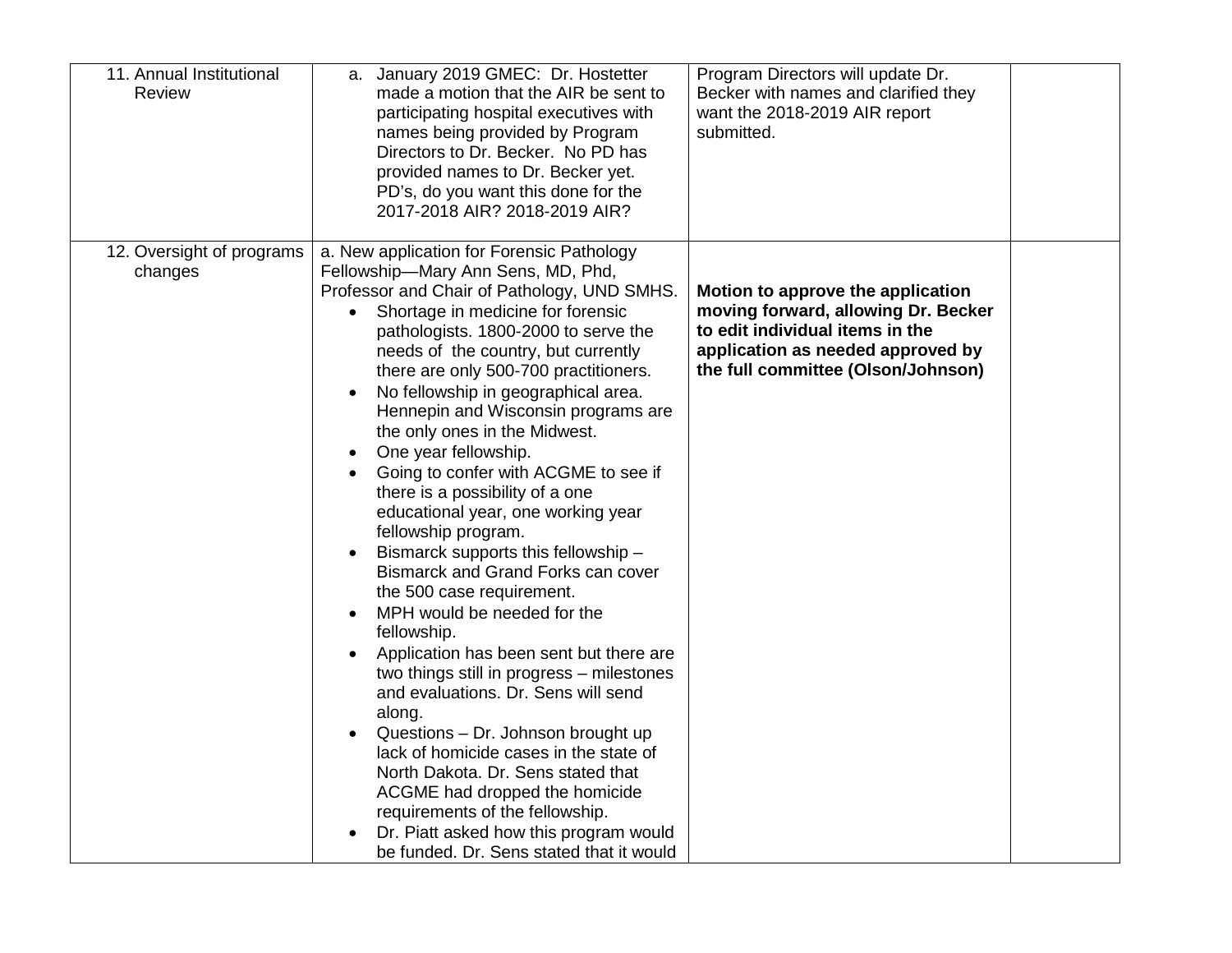|                                                  | be an addition in the legislative funding<br>- Dr. Becker noted that there have<br>been funding concerns in the past and<br>that she defers to Dr. Basson on this<br>issue.                                                                                                                                                                                                                                                  |             |
|--------------------------------------------------|------------------------------------------------------------------------------------------------------------------------------------------------------------------------------------------------------------------------------------------------------------------------------------------------------------------------------------------------------------------------------------------------------------------------------|-------------|
| 13. Establishment of<br>Policy and<br>Procedures |                                                                                                                                                                                                                                                                                                                                                                                                                              | I.B.4.b)(1) |
| 14. Oversight of<br>reductions and<br>closures   |                                                                                                                                                                                                                                                                                                                                                                                                                              | IV.N.       |
| 15. Vendor interactions                          |                                                                                                                                                                                                                                                                                                                                                                                                                              | IV.K        |
| Adjournment                                      | The meeting adjourned at 4:49PM.                                                                                                                                                                                                                                                                                                                                                                                             |             |
| Future meeting<br>schedules                      | 2019-2020 GMEC Schedule:<br>GMEC Meeting Dates for 2019-2020<br>4:00-5:00PM Full committee to include resident<br>members<br>5:00-5:30PM Institutional Resident Forum<br>(Residents ONLY)<br>• September 10, 2019<br>October 8, 2019-no meeting<br>November 12, 2019<br>December 10, 2019<br>January 14, 2020-no meeting<br>February 11, 2020<br>March 10, 2020-no meeting<br>April 14, 2020<br>May 12, 2020<br>June 9, 2020 |             |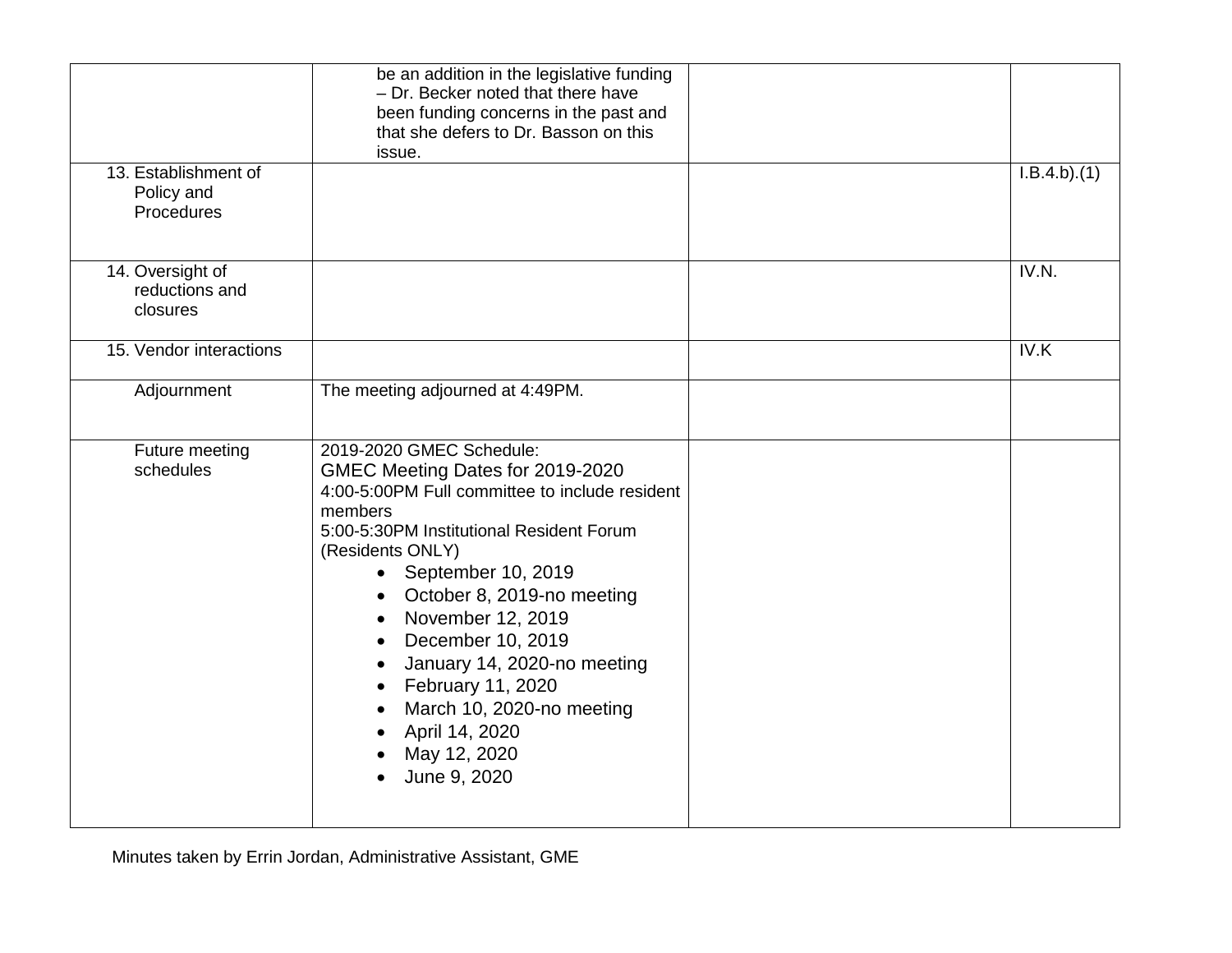| 2019-2020                                                          |                                                          |                           |            |            |                           |            |            |            |            |            |            |            |
|--------------------------------------------------------------------|----------------------------------------------------------|---------------------------|------------|------------|---------------------------|------------|------------|------------|------------|------------|------------|------------|
| <b>Graduate Medical Education Committee</b>                        |                                                          |                           |            |            |                           |            |            |            |            |            |            |            |
| **Need 11 votes for majority (one resident vote of those required) |                                                          |                           |            |            |                           |            |            |            |            |            |            |            |
| <b>Voting Members - Fargo/or Grand Forks sites</b>                 |                                                          | Aug-<br>19                | Sep-<br>19 | Oct-<br>19 | Nov-<br>19                | Dec-<br>19 | Jan-<br>20 | Feb-<br>20 | Mar-<br>20 | Apr-<br>20 | May-<br>20 | Jun-<br>20 |
| Kim Becker, DIO                                                    | <b>DIO</b>                                               | $\pmb{\times}$            |            |            | $\boldsymbol{\mathsf{X}}$ |            |            |            |            |            |            |            |
| David Theige, MD, Internal Med                                     | Program Director & Quality<br>Improvement/Safety Officer | X                         |            |            | X                         |            |            |            |            |            |            |            |
| Robert Olson, MD, Psychiatry                                       | Program Director                                         | Χ                         |            |            | $\boldsymbol{\mathsf{X}}$ |            |            |            |            |            |            |            |
| Neville Alberto, MD, TY                                            | Program Director                                         | X                         |            |            |                           |            |            |            |            |            |            |            |
| Stefan Johnson, MD, Surgery                                        | Program Director                                         | X                         |            |            | $\boldsymbol{\mathsf{X}}$ |            |            |            |            |            |            |            |
| Debra Walker, MD, Fmed-Fargo                                       | Program Director                                         | X                         |            |            |                           |            |            |            |            |            |            |            |
| Bruce Piatt, MD, Orthopedics                                       | Program Director                                         | X                         |            |            | $\boldsymbol{\mathsf{X}}$ |            |            |            |            |            |            |            |
| Donald Jurivich, MD, Geriatrics                                    | Program Director                                         | $\pmb{\mathsf{X}}$        |            |            |                           |            |            |            |            |            |            |            |
| Sejal Parikh, MD, Psychiatry                                       | Resident member                                          | Χ                         |            |            |                           |            |            |            |            |            |            |            |
| Jackie Huber, MD, Psychiatry                                       | Alternate representative                                 |                           |            |            |                           |            |            |            |            |            |            |            |
| Brooke Madson, MD, TY                                              | Resident member                                          | $\mathsf{X}$              |            |            | $\boldsymbol{\mathsf{X}}$ |            |            |            |            |            |            |            |
| Theo Betting, MD, TY                                               | Alternate Resident member                                |                           |            |            | $\boldsymbol{\mathsf{X}}$ |            |            |            |            |            |            |            |
| Breann Bowar, MD, TY                                               | Alternate Resident member                                | $\mathsf{X}$              |            |            |                           |            |            |            |            |            |            |            |
| Phanindra Antharam, MD,<br><b>Internal Med</b>                     | Resident member                                          |                           |            |            |                           |            |            |            |            |            |            |            |
| Erik Heitkamp, MD, Internal Med                                    | Alternate Resident member                                | X                         |            |            | $\boldsymbol{\mathsf{X}}$ |            |            |            |            |            |            |            |
| Robert Steininger, MD, Surgery                                     | Resident member                                          | Χ                         |            |            | $\boldsymbol{\mathsf{X}}$ |            |            |            |            |            |            |            |
| Dustin Nowotny, MD, Surgery                                        | Alternate Resident member                                |                           |            |            | X                         |            |            |            |            |            |            |            |
| Uns Alwahab, MD, Fmed                                              | Resident member                                          |                           |            |            |                           |            |            |            |            |            |            |            |
| Fiona Axelsson, MD, Fmed                                           | Alternate Resident member                                | $\mathsf{X}$              |            |            |                           |            |            |            |            |            |            |            |
| Elhassan Soultan, MD, Geriatrics                                   | Geriatrics fellow                                        |                           |            |            |                           |            |            |            |            |            |            |            |
| Tysen Timmer, MD, Orthopedics                                      | Resident member                                          | X                         |            |            | $\boldsymbol{\mathsf{X}}$ |            |            |            |            |            |            |            |
| Seth Wardyn, MD, Orthopedics                                       | Alternate Resident member                                |                           |            |            |                           |            |            |            |            |            |            |            |
| <b>Voting Members - Minot</b>                                      |                                                          |                           |            |            |                           |            |            |            |            |            |            |            |
| Jeff Hostetter, MD, Fmed                                           | Program Director                                         | $\mathsf{X}$              |            |            | $\boldsymbol{\mathsf{X}}$ |            |            |            |            |            |            |            |
| Joat Dhaliwal, MD, FMed                                            | Resident member                                          |                           |            |            |                           |            |            |            |            |            |            |            |
| Sohaib Hussaini, MD, FMed                                          | Alternate Resident member                                | $\boldsymbol{\mathsf{X}}$ |            |            |                           |            |            |            |            |            |            |            |
| <b>Voting Members - Williston</b>                                  |                                                          |                           |            |            |                           |            |            |            |            |            |            |            |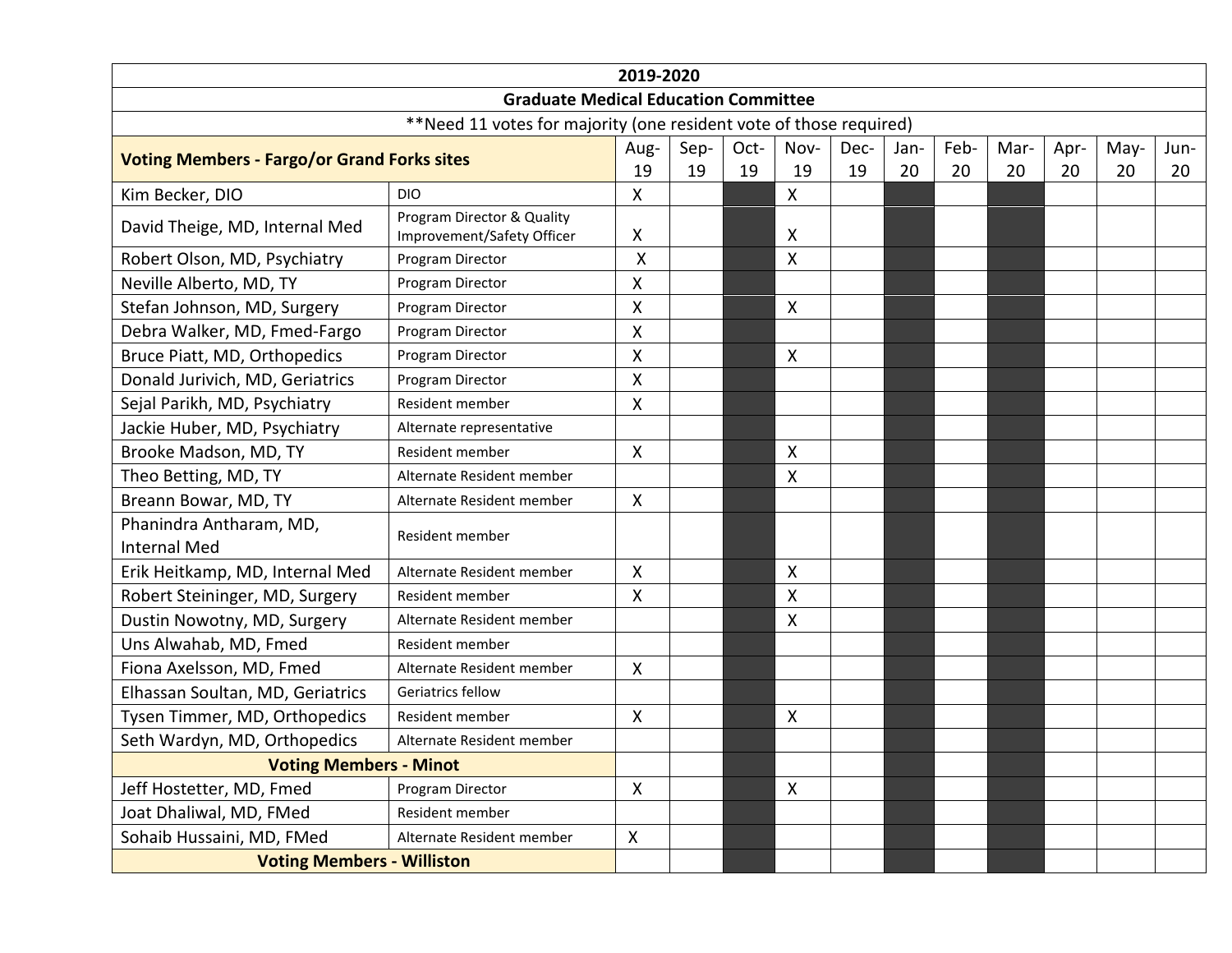| Jeff Hostetter, MD, Fmed                              | Program Director                                            | X            |  | X                         |  |  |  |  |
|-------------------------------------------------------|-------------------------------------------------------------|--------------|--|---------------------------|--|--|--|--|
| Ernesto Bogarin, MD, Fmed                             | Resident member                                             |              |  |                           |  |  |  |  |
| Sohail Shariff, MD, FMed                              | Alternate Resident member                                   | X            |  |                           |  |  |  |  |
| <b>Voting Members - Bismarck</b>                      |                                                             |              |  |                           |  |  |  |  |
| Jeff Hostetter, MD, FMed                              | Program Director                                            | X            |  | $\boldsymbol{\mathsf{X}}$ |  |  |  |  |
| Karin Willis, MD, Geriatrics                          | Program Director                                            |              |  |                           |  |  |  |  |
| Nicole Careen, MD, Fmed                               | Resident member                                             | X            |  | X                         |  |  |  |  |
| Travis Anderson, MD, FMed                             | Alternate Resident member                                   |              |  |                           |  |  |  |  |
| <b>Voting Members - Hettinger</b>                     |                                                             |              |  |                           |  |  |  |  |
| Annie Hara, MD, FMed                                  | Resident representative                                     | X            |  |                           |  |  |  |  |
| Janak Patel, MD, Fmed                                 | Alternate Resident member                                   |              |  |                           |  |  |  |  |
| <b>Advisory Members</b>                               |                                                             |              |  |                           |  |  |  |  |
| * (Assoc/Asst PD become voting when PD is Absent)     |                                                             |              |  |                           |  |  |  |  |
| Marc Basson, MD, PhD, MBA                             | Senior Assoc. Dean of Med &<br>Research                     |              |  |                           |  |  |  |  |
| Robert Sticca, MD, Surgery                            | Assoc. Program Director* (Fargo)                            |              |  |                           |  |  |  |  |
| Cathy Houle, MD, FMed                                 | Site Director                                               | $\mathsf{X}$ |  | $\boldsymbol{\mathsf{X}}$ |  |  |  |  |
| James Roerig, Pharm.D.,<br>Psychiatry                 | Associate PD, Clerkship Director*                           |              |  |                           |  |  |  |  |
| Hailey Schepp, MPA                                    | Sanford Health representative                               |              |  | $\boldsymbol{\mathsf{X}}$ |  |  |  |  |
| Paul Mariani, MD, VA Medical<br>Center                | <b>Designated Educational Official</b><br>VA GMEC Appointee |              |  |                           |  |  |  |  |
| Curtis Small, MD, Site Director,<br><b>FMED Rural</b> | CHI St. Alexius Health, Williston<br><b>GMEC Appointee</b>  | X            |  |                           |  |  |  |  |
| Angie Flesberg, Surgery                               | Program Coordinator (Fargo)                                 |              |  | $\boldsymbol{\mathsf{X}}$ |  |  |  |  |
| Renee Sluke, Internal Med                             | Manager and Coordinator                                     |              |  |                           |  |  |  |  |
| Karen Rude, Fmed Minot                                | Program Coordinator (Minot)                                 |              |  | $\boldsymbol{\mathsf{X}}$ |  |  |  |  |
| Beth Ambrosio, Internal Med                           | Program Coordinator                                         | X            |  | X                         |  |  |  |  |
| Ashley Jochim, TY                                     | Program Coordinator                                         | X            |  | X                         |  |  |  |  |
| Debra Walker, Psychiatry                              | Manager and Program<br>Coordinator                          | X            |  | X                         |  |  |  |  |
| Cecilia Hospidales, Fmed Fargo                        | Program Coordinator (Fargo)                                 |              |  | X                         |  |  |  |  |
| Sara King, Orthopedics                                | Program Coordinator (Fargo)                                 | X            |  | X                         |  |  |  |  |
| Eve Safratowich, Fmed Hettinger                       | Site Coordinator (Hettinger)                                | $\mathsf{X}$ |  | $\boldsymbol{\mathsf{X}}$ |  |  |  |  |